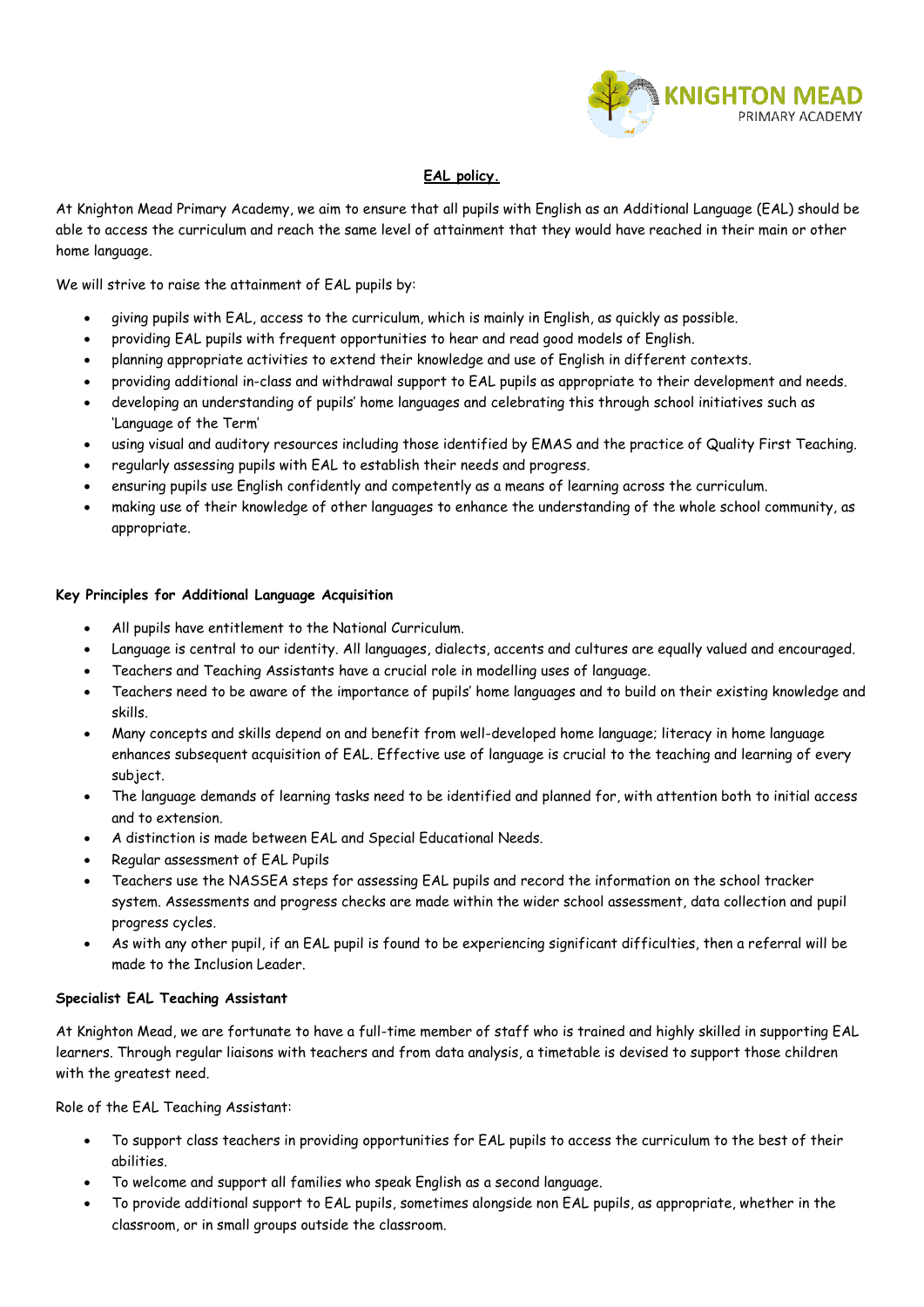# **Integration of new pupils into the school**

- All new parents and pupils meet with the Attendance Officer and a member of the Removing Barriers to Learning team. This meeting includes a tour of the school and other classes in order to meet other pupils and class teachers. Other members of staff may lead the tour of the school.
- On joining the school, parents of all pupils will complete forms which gather data on languages spoken at home, nationality, country of birth and the child's first language, details of previous schooling, in the UK and/or abroad; religious and cultural background in addition to other relevant data.
- The administration staff are available to support parents with the completion of these forms.
- Parents will be given a copy of our school information pack translated in English and their first language where possible.
- Parents will be offered translators for Parents Evenings where possible.
- Class teachers will be advised of new arrivals in advance and given a detailed summary of the information that we have about the child.
- On the first morning at school, class teachers will clarify procedures such as lining up at start of day and pick up at end of day. Teachers will also assign new pupils a buddy who will support the child throughout the first week (longer if necessary). The buddy will ensure that the new pupil has a friend to play with at play times and direct them to the toilet, lunch hall, etc.
- All school staff, including Class Teachers, Teaching Assistants and Lunch-Break Supervisors will be made aware of the linguistic needs of new EAL pupils.
- Early Stage EAL pupils in Nursery, Reception and year 1 will be given frequent opportunities to develop their speaking and listening skills. This also allows them to improve their social interaction in an environment where they can choose from a range of child-initiated activities including role play, painting, construction, puzzles, games and exploring the outdoor environment.
- See appendix 1 for flowchart for new arrivals to school.

# **Teaching**

Class teachers are responsible for:

- producing effective planning that identifies the key role of all support staff
- allowing for collaborative group work
- providing frequent opportunities for speaking and listening
- providing effective role models of speaking, reading and writing
- providing additional verbal support e.g. repetition, alternative phrasing, peer support, pre-learning vocabulary
- offering additional visual support e.g. posters, objects, non-verbal clues, pictures, demonstration, use of gesture, etc.
- making use of bilingual resources e.g. dictionaries, online support, bilingual pupils, texts, key word lists/mats, etc.
- making writing frames available, appropriate to tasks
- timetabling opportunities for role play and child-initiated activities
- encouraging discussion before and during reading and writing activities, using home language where appropriate
- reviewing texts and speech in all subjects prior to teaching with a view to preparing for explanations of unfamiliar vocabulary and phrases.
- using a variety of strategies to introduce a lesson e.g. oral, written, pictorial, graphical, etc.
- modelling/correcting the use of children's grammar [spoken and written], as appropriate, and allowing them time to repeat corrections to the teacher.

# **Cultural Inclusion**

We believe that all children should be given the opportunity to explore, discover and celebrate a range of cultures within school. Our vision is to actively encourage an ethos of respect and tolerance, which is supported through our Character Muscle approach.

Our annual planning cycle makes provision for celebration assemblies and celebrating cultural diversity.